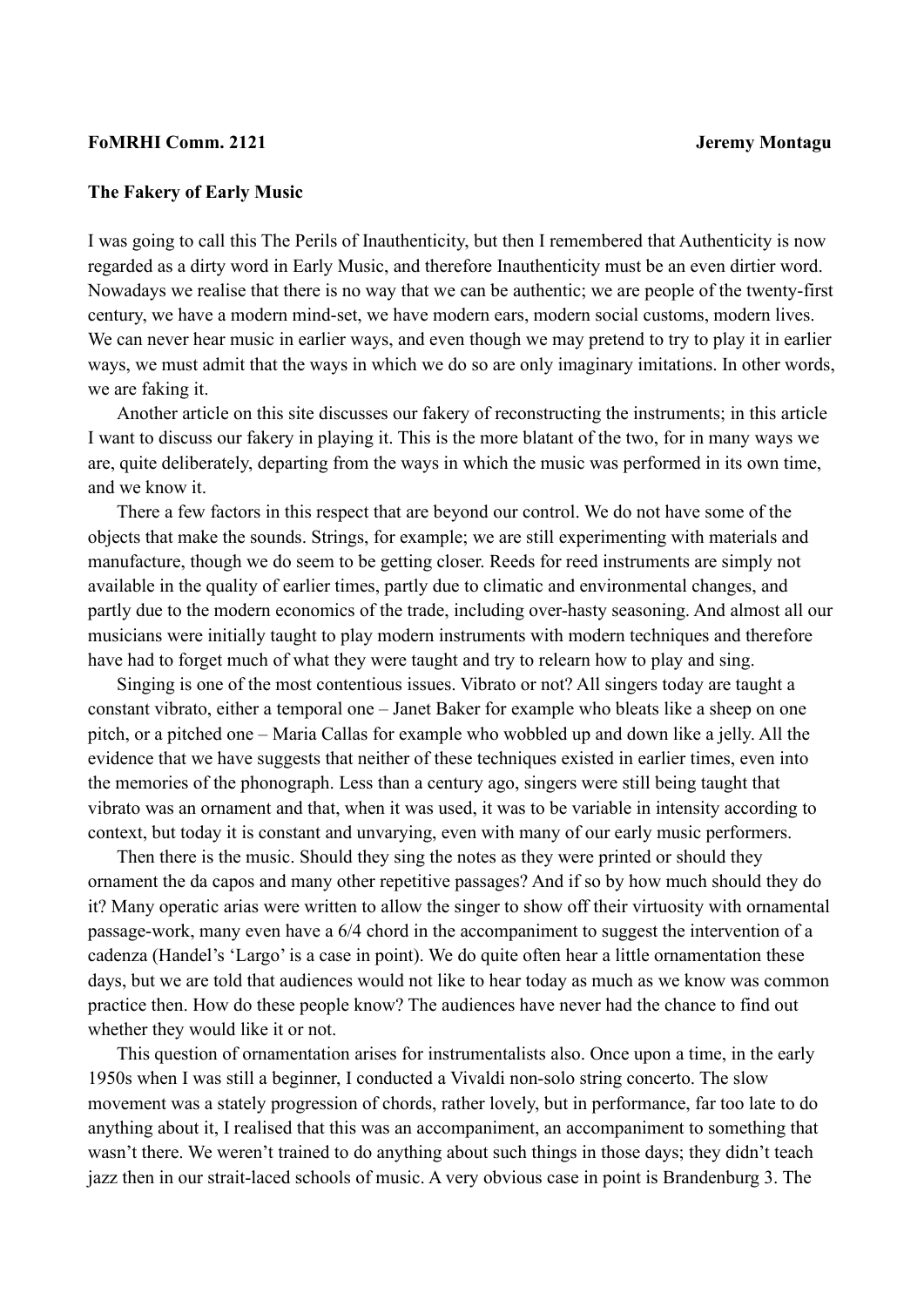style in those mid-twentieth century days was to play, very solemnly, those two chords, and then to dash into the Finale, omitting a whole short, improvised slow movement.

We have evidence of how Mozart ornamented his solo parts – Hummel, I think it was, who wrote a lot of it down. Some of Telemann's and Corelli's Sonatas were actually published in print and are available today, with the solo line printed both as written and with the same line printed again as it was played – we never hear anything like that today, but why on earth not? Couperin and many others wrote down how the agréements should be played in their music. The evidence of how music was and should be played is there, staring us in the face.

And then there is what one might call the small ornamentation, the shakes and graces that any musician of the time would automatically insert. We do hear many of them today but still nothing like as many as there would, and should have been. And *stile francese*? When, where, and how much, and whatever do we do about 'The Trumpet Shall Sound'? Handel wrote the dots in but stopped bothering after a time – do we go on dotting or not? Not that the dots necessarily mean a literal three-to-one or even four-to-one rhythm – swing it gently was good advice I received in my younger days for much of it, though some should obviously be tighter. I believed then and still believe now that when a composer gave the title of a movement in French, he expected it to be played in French. Why else did he write Menuet rather than Menuetto or Minuet? Because that was how he expected it to be played. Even more so he expected it when he gave it such a descriptive name as Badinerie or Réjouissance.

And what about repeats? We do often hear the exposition repeated but less often the development; perhaps performers feel that when the composer came to finish a movement they ought to let it finish rather than repeating it. And what about Minuet/Scherzo and Trios? As soon as we get into the school orchestra we are taught not to make the repeats in the Minuet/Scherzo da capo. And yet there is ample evidence that in the eighteenth and early nineteenth centuries they did make the repeats in the da capo. Will our players ever do that for us? I can think of a few places where our modern players will say 'Please God, no' in some tricky patches which might be difficult to bring off successfully every time, and how about the cases with multiple trios – da capo repeated, da capo repeated, da capo repeated (Brandenburg 1 for example), but then just think of the opportunities for improvisation and ornamentation, doing it differently each time. It could be fascinating.

But let us turn to playing techniques.

Here we have some obvious fakeries, the most obvious of which is the fingerhole trumpet, something that pretends to be Baroque but never existed until today. Yes, there were some posthorns that had a single hole, but they were not trumpets, and there is one experimental harmonic trumpet in the Royal Collection that Eric Halfpenny described in *Galpin Society Journal* XIII. We do now have some trumpeters who can bend the notes of the true Baroque and Classical trumpet into tune but we are seldom allowed to hear them just in case there is one duff note in a performance, so accustomed are we today at the perfection that we hear on recordings. Performers have told me that the director would not allow them to play a real trumpet, and some performers of course have not developed the proper techniques, or the proper mouthpieces that would allow them to bend the notes, and therefore rely on these fake trumpets as a prop for their lack of skill.

What about fiddles gripped under the chin? Yes some tutors show that grip, but others don't. Supporting the fiddle under the chin frees the left hand to shift position, whereas holding the fiddle on the shoulder or chest means that the weight of the fiddle has to be supported by the left hand and